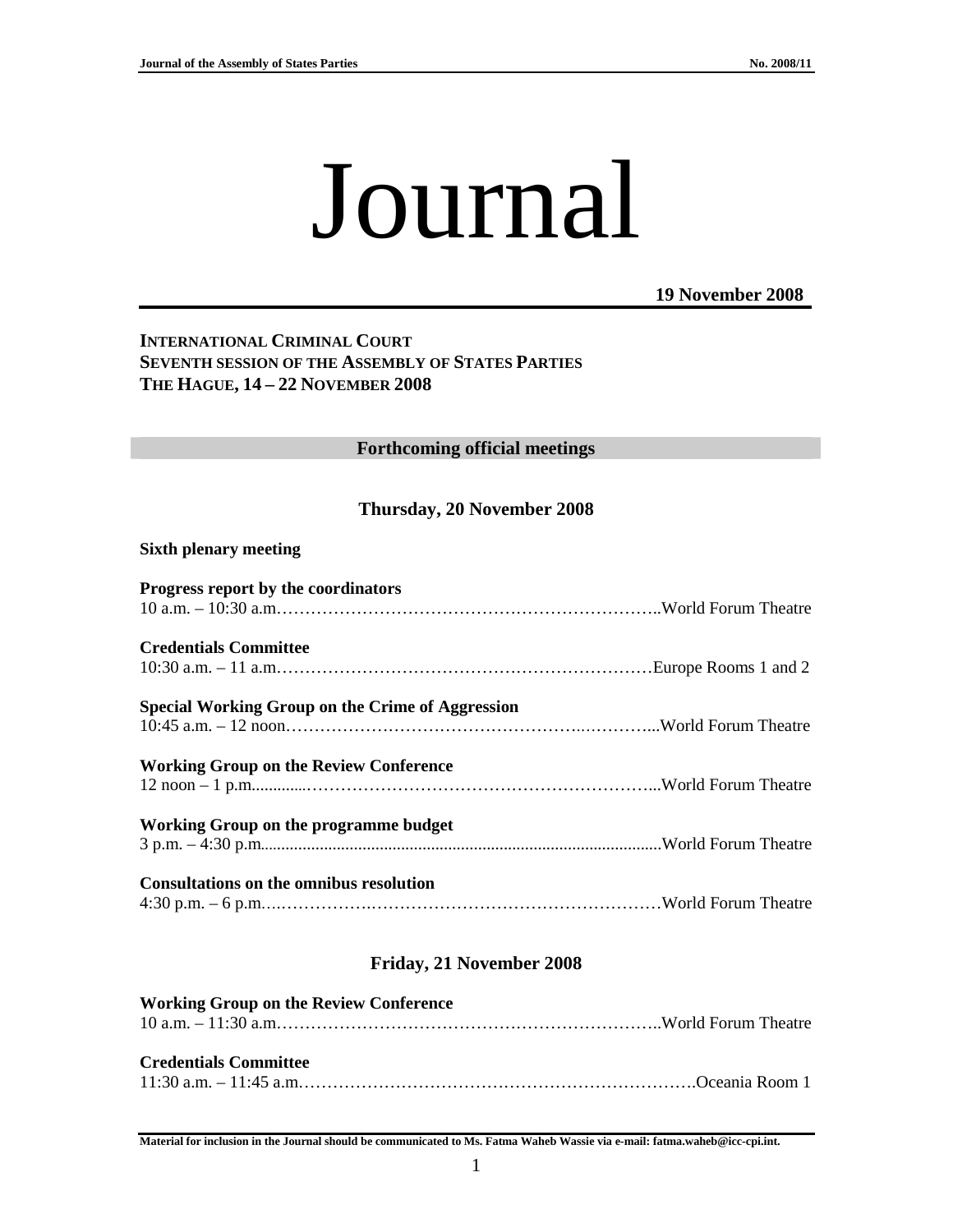| <b>Consultations on the omnibus resolution</b> |  |
|------------------------------------------------|--|
|                                                |  |
|                                                |  |
| <b>Reserved</b>                                |  |
|                                                |  |
|                                                |  |
|                                                |  |
|                                                |  |

# **Saturday, 22 November 2008**

# **Seventh plenary meeting**

| - Consideration of reports            |  |
|---------------------------------------|--|
| - Report of the Credentials Committee |  |
| - Oral report of the Rapporteur       |  |
| - Adoption of the report              |  |
| - Closure of the session              |  |
|                                       |  |
|                                       |  |
|                                       |  |

#### **Reserved**

|--|--|--|--|--|

# **Other forthcoming meetings**

# **Thursday, 20 November 2008**

| <b>Bureau meeting</b>                                                                                                                                 |
|-------------------------------------------------------------------------------------------------------------------------------------------------------|
|                                                                                                                                                       |
| <b>Informal consultations on the Independent Oversight Mechanism</b>                                                                                  |
|                                                                                                                                                       |
| Launch of Human Rights Watch report in French "Courting History; the Landmark ICC<br><b>First Years</b> "                                             |
|                                                                                                                                                       |
| Introduction to the ICC Legal Tools Project for NGOs (hosted by the Legal Tools<br><b>Outsourcing Partners</b> )                                      |
|                                                                                                                                                       |
| Informal consultations on the programme budget                                                                                                        |
| <b>Meeting of the Registrar with NGOs</b>                                                                                                             |
|                                                                                                                                                       |
| <b>Outreach activities of the International Criminal Court</b>                                                                                        |
|                                                                                                                                                       |
| Briefing on the Trust Fund for Victims (hosted by the Embassies of Canada and Jordan on<br>behalf of the Friends of the International Criminal Court) |
|                                                                                                                                                       |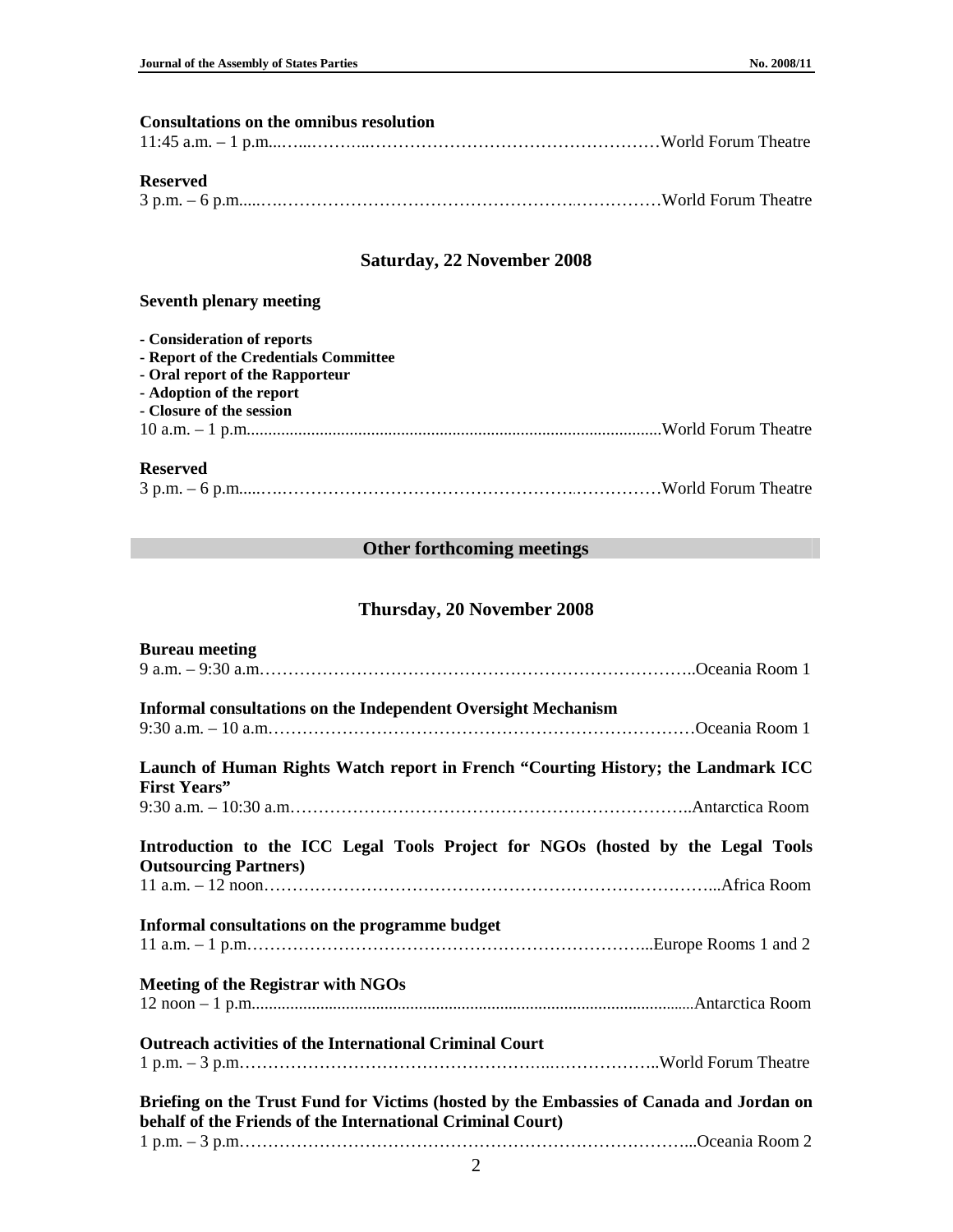l

| Visit to the International Criminal Court®                                                                                  |  |
|-----------------------------------------------------------------------------------------------------------------------------|--|
| <b>Meeting of the Prosecutor with NGOs</b>                                                                                  |  |
|                                                                                                                             |  |
| CICC debriefing with Governments on the new United States of America administration<br>and the International Criminal Court |  |
|                                                                                                                             |  |
| Reception (hosted by the Permanent Representative of Belgium to the International<br><b>Organizations in The Hague)</b>     |  |
|                                                                                                                             |  |
|                                                                                                                             |  |

#### **Friday, 21 November 2008**

| <b>Bureau meeting</b>                                                                                                           |  |
|---------------------------------------------------------------------------------------------------------------------------------|--|
|                                                                                                                                 |  |
| <b>European Union Presidency coordination meeting on the Assembly of States Parties</b>                                         |  |
|                                                                                                                                 |  |
| <b>Coordination meeting of the League of Arab States</b>                                                                        |  |
|                                                                                                                                 |  |
| CICC/VRWG meeting on victims rights for Governments and NGOs                                                                    |  |
|                                                                                                                                 |  |
| Roundtable discussion on the crime of aggression (organized by the CICC and the Institute<br>for Law, Accountability and Peace) |  |
|                                                                                                                                 |  |
| CICC Panel with judicial candidates for Governments and NGOs                                                                    |  |
|                                                                                                                                 |  |
| <b>Reception (hosted by the Embassy of Nigeria)</b>                                                                             |  |
|                                                                                                                                 |  |

# **Saturday, 22 November 2008**

| <b>Bureau meeting</b> |  |
|-----------------------|--|
|                       |  |

<sup>\*</sup> Delegates interested in visiting the ICC building are invited to the Court on Thursday 20 November 2008, 13:30 – 16:00 hours. Delegates are kindly requested to register for the visit at the Registration Desk in the World Forum Convention Center. For all queries, please contact Mr. Patrick Nicolle, Public Information and Documentation Section of the Court, at +31-(0)70-515 8186. Transportation to and from the Court has been arranged.